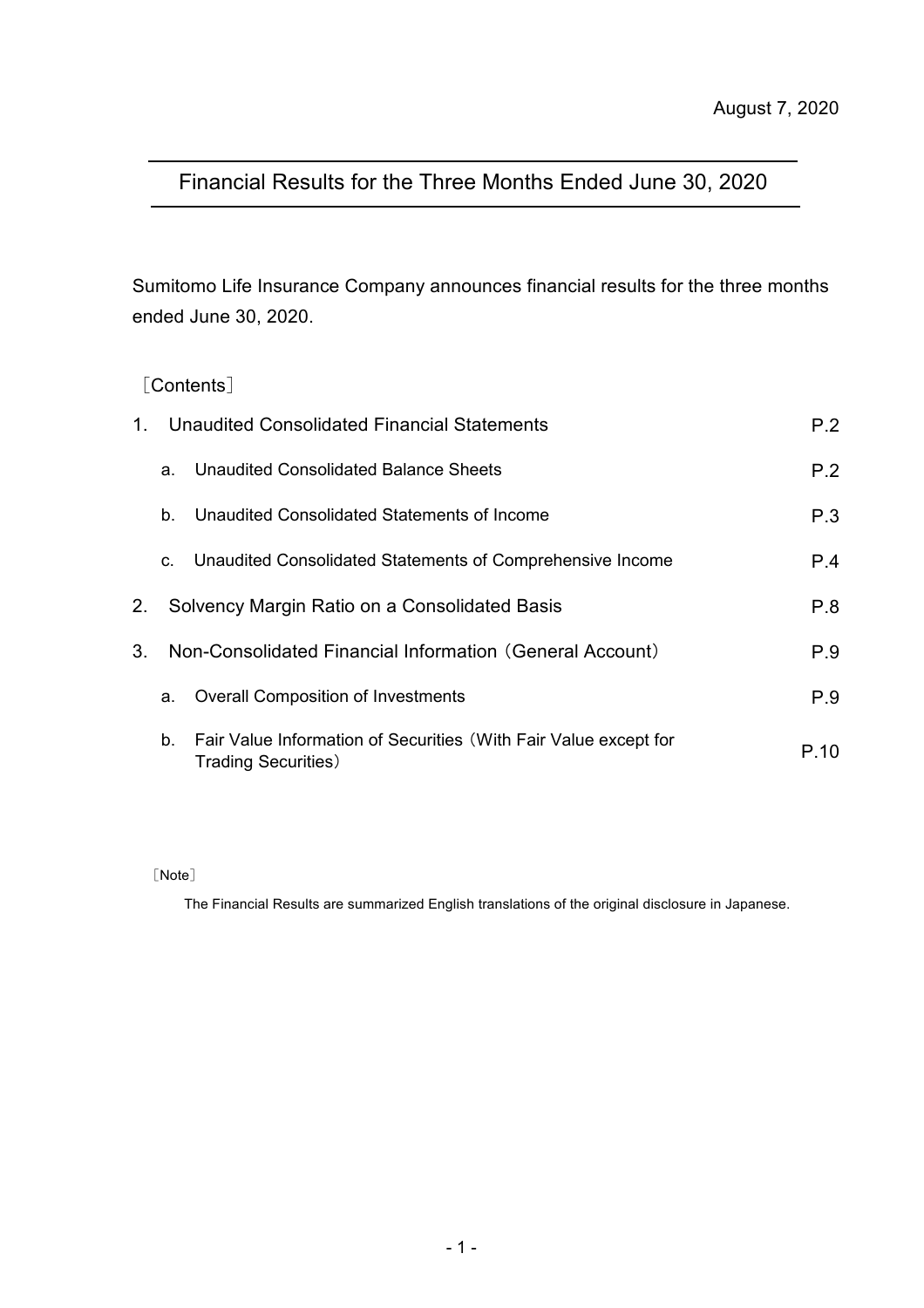### **1. Unaudited Consolidated Financial Statements**

## **a. Unaudited Consolidated Balance Sheets**

|                                                                  | (Millions of Yen)    |                     |  |  |  |  |
|------------------------------------------------------------------|----------------------|---------------------|--|--|--|--|
|                                                                  | As of March 31, 2020 | As of June 30, 2020 |  |  |  |  |
| ASSETS:                                                          |                      |                     |  |  |  |  |
| Cash and deposits                                                | 1,603,446            | 1,617,751           |  |  |  |  |
| Call loans                                                       | 354,415              | 430,637             |  |  |  |  |
| Monetary claims bought                                           | 326,239              | 496,760             |  |  |  |  |
| Securities                                                       | 31,224,974           | 32,464,444          |  |  |  |  |
| Loans                                                            | 2,834,875            | 2,664,927           |  |  |  |  |
| Tangible fixed assets                                            | 573,778              | 572,146             |  |  |  |  |
| Intangible fixed assets                                          | 234,531              | 235,760             |  |  |  |  |
| Due from agents                                                  | 181                  | 135                 |  |  |  |  |
| Reinsurance receivables                                          | 1,186                | 3,441               |  |  |  |  |
| Other assets                                                     | 1,264,231            | 1,152,576           |  |  |  |  |
| Net defined benefit assets                                       | 7,258                | 6,237               |  |  |  |  |
| Deferred tax assets                                              | 218,110              | 78,249              |  |  |  |  |
| Allowance for possible loan losses                               | (1, 178)             | (3,600)             |  |  |  |  |
| <b>Total assets</b>                                              | 38,642,050           | 39,719,467          |  |  |  |  |
| LIABILITIES:                                                     |                      |                     |  |  |  |  |
| Policy reserves and other reserves                               | 31,698,335           | 31,768,755          |  |  |  |  |
| Reserve for outstanding claims                                   | 138,733              | 134,460             |  |  |  |  |
| Policy reserves                                                  | 31,338,115           | 31,381,899          |  |  |  |  |
| Policyholders' dividend reserves                                 | 221,485              | 252,396             |  |  |  |  |
| Reinsurance payables                                             | 11,958               | 11,239              |  |  |  |  |
| Corporate bonds                                                  | 477,709              | 477,505             |  |  |  |  |
| <b>Other liabilities</b>                                         | 4,058,781            | 4,806,200           |  |  |  |  |
| Net defined benefit liabilities                                  | 13,655               | 12,085              |  |  |  |  |
| Reserve for price fluctuation                                    | 787,707              | 800,213             |  |  |  |  |
| Deferred tax liabilities                                         | 14,729               | 13                  |  |  |  |  |
| Deferred tax liabilities for land revaluation                    | 12,923               | 12,923              |  |  |  |  |
| <b>Total liabilities</b>                                         | 37,075,800           | 37,888,937          |  |  |  |  |
| <b>NET ASSETS:</b>                                               |                      |                     |  |  |  |  |
| Reserve for redemption of foundation funds                       | 639,000              | 639,000             |  |  |  |  |
| Reserve for revaluation                                          |                      | 2                   |  |  |  |  |
| Surplus                                                          | 102,654              | 73,842              |  |  |  |  |
| Total funds, reserve and surplus                                 | 741,656              | 712,845             |  |  |  |  |
| Net unrealized gains(losses) on available-for-sale<br>securities | 949,379              | 1,238,429           |  |  |  |  |
| Deferred gains(losses) on derivatives under hedge<br>accounting  | 405                  | 12,237              |  |  |  |  |
| Land revaluation differences                                     | (59, 708)            | (59, 708)           |  |  |  |  |
| Foreign currency translation adjustments                         | (61, 476)            | (67, 685)           |  |  |  |  |
| Remeasurements of defined benefit plans                          | (4, 127)             | (5,708)             |  |  |  |  |
| Total accumulated other comprehensive income                     | 824,471              | 1,117,563           |  |  |  |  |
| Non-controlling interests                                        | 121                  | 121                 |  |  |  |  |
| Total net assets                                                 | 1,566,249            | 1,830,530           |  |  |  |  |
| Total liabilities and net assets                                 | 38,642,050           | 39,719,467          |  |  |  |  |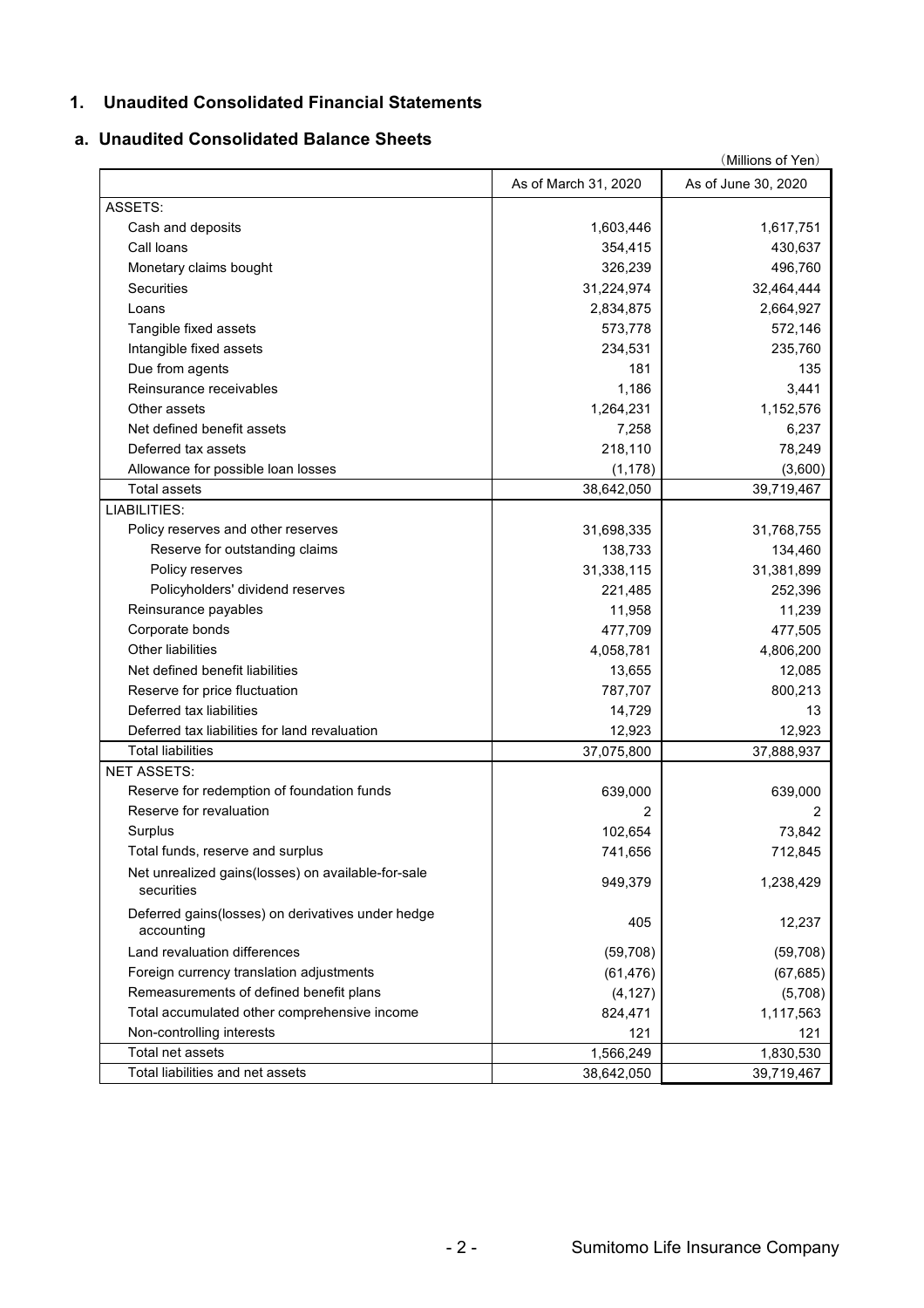### **b. Unaudited Consolidated Statements of Income**

|                                                            |                                     | (Millions of Yen)                   |
|------------------------------------------------------------|-------------------------------------|-------------------------------------|
|                                                            | Three months ended<br>June 30, 2019 | Three months ended<br>June 30, 2020 |
| Ordinary income                                            | 880,069                             | 845,073                             |
| Insurance premiums and other                               | 625,912                             | 533,273                             |
| Investment income                                          | 213,492                             | 276,220                             |
| Interest, dividends and other income                       | 175,928                             | 175,889                             |
| Gains on trading securities                                | 9,522                               |                                     |
| Gains on sales of securities                               | 15,949                              | 19,772                              |
| Investment gains on separate accounts                      | 3,583                               | 35,086                              |
| Other ordinary income                                      | 40,664                              | 35,579                              |
| Ordinary expenses                                          | 875,731                             | 814,014                             |
| Benefits and other payments                                | 516,556                             | 470,494                             |
| Claims paid                                                | 164,129                             | 151,563                             |
| Annuity payments                                           | 133,102                             | 113,256                             |
| Benefits payments                                          | 103,842                             | 101,272                             |
| Surrender benefits                                         | 99,761                              | 92,232                              |
| Provision for policy reserves and other reserves           | 139,817                             | 68,370                              |
| Provision for policy reserves                              | 139,809                             | 68,362                              |
| Provision for interest on policyholders' dividend reserves |                                     | 7                                   |
| Investment expenses                                        | 79,958                              | 137,342                             |
| Interest expenses                                          | 8,047                               | 4,630                               |
| Losses on trading securities                               |                                     | 32,701                              |
| Losses on sales of securities                              | 4,023                               | 2,842                               |
| Losses on valuation of securities                          | 936                                 | 1,612                               |
| Operating expenses                                         | 100,077                             | 99,647                              |
| Other ordinary expenses                                    | 39,321                              | 38,158                              |
| Ordinary profit                                            | 4,337                               | 31,059                              |
| Extraordinary gains                                        | 14                                  |                                     |
| Gains on disposals of fixed assets                         | 14                                  |                                     |
| <b>Extraordinary losses</b>                                | 12,137                              | 12,616                              |
| Losses on disposals of fixed assets                        | 43                                  | 75                                  |
| Impairment losses                                          | 123                                 |                                     |
| Provision for reserve for price fluctuation                | 11,905                              | 12,506                              |
| Payments to social responsibility reserve                  | 64                                  | 34                                  |
| Surplus(loss) before income taxes                          | (7, 784)                            | 18,442                              |
| Income taxes                                               |                                     |                                     |
| Current                                                    | 16,747                              | 1,407                               |
| Deferred                                                   | (21, 125)                           | (1, 579)                            |
| Total income taxes                                         | (4,378)                             | (171)                               |
| Net surplus(loss)                                          | (3, 406)                            | 18,613                              |
| Net surplus attributable to non-controlling interests      |                                     |                                     |
| Net surplus(loss) attributable to the Parent Company       | (3, 409)                            | 18,612                              |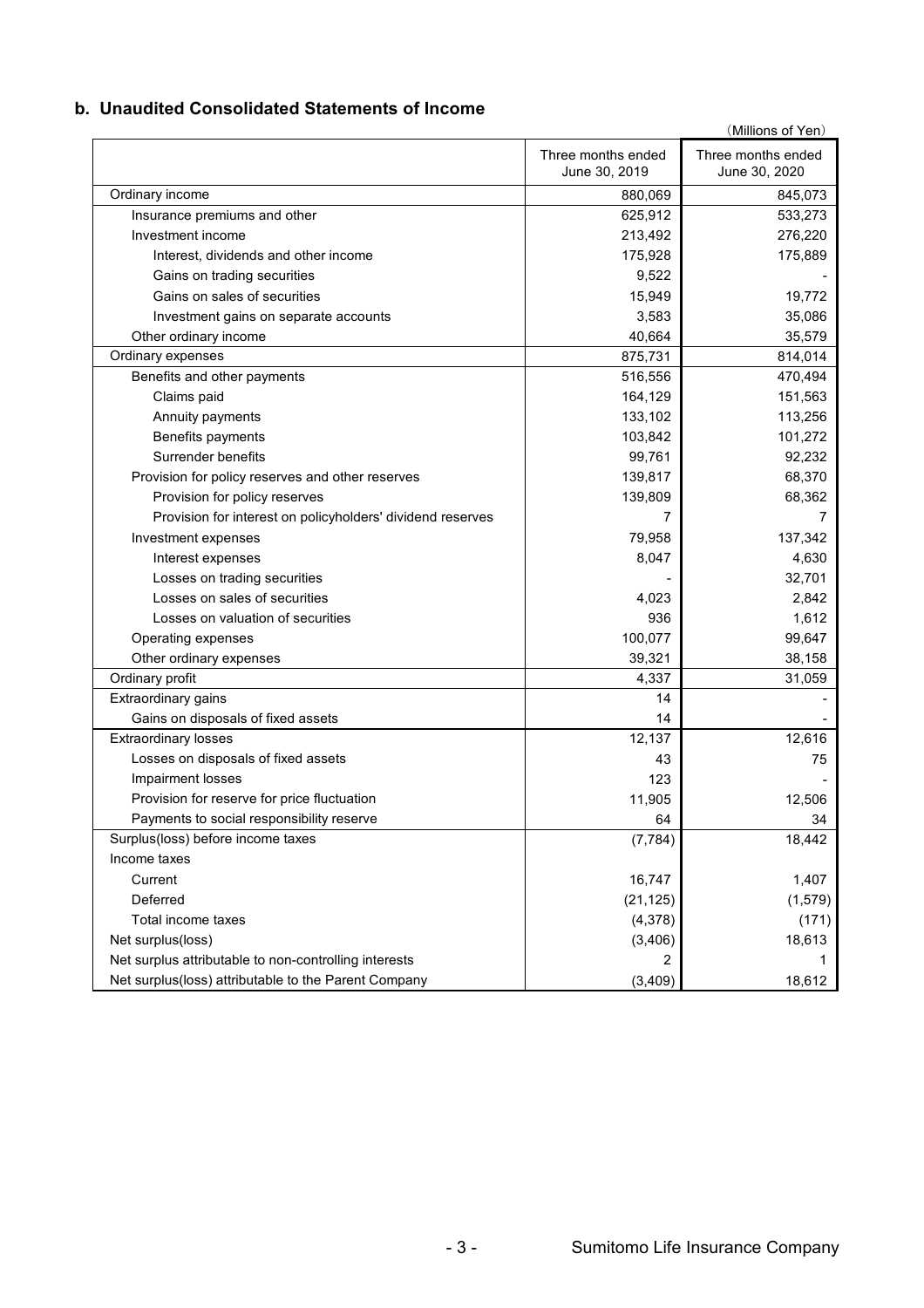## **c. Unaudited Consolidated Statements of Comprehensive Income**

|                                                                                    |                                     | (Millions of Yen)                   |
|------------------------------------------------------------------------------------|-------------------------------------|-------------------------------------|
|                                                                                    | Three months ended<br>June 30, 2019 | Three months ended<br>June 30, 2020 |
| Net surplus(loss)                                                                  | (3,406)                             | 18,613                              |
| Other comprehensive income(loss)                                                   | 122,626                             | 293,092                             |
| Net unrealized gains (losses) on available-for-sale securities                     | 124,006                             | 289,798                             |
| Deferred gains (losses) on derivatives under hedge accounting                      | 63                                  | 11,832                              |
| Foreign currency translation adjustments                                           | (35)                                | (2, 458)                            |
| Remeasurements of defined benefit plans                                            | (1,984)                             | (1,580)                             |
| Share of other comprehensive income(loss) of associates<br>under the equity method | 577                                 | (4, 499)                            |
| Comprehensive income(loss)                                                         | 119,219                             | 311,705                             |
| Comprehensive income(loss) attributable to the Parent<br>Company                   | 119,217                             | 311,704                             |
| Comprehensive income(loss) attributable to non-controlling<br>interests            | 2                                   |                                     |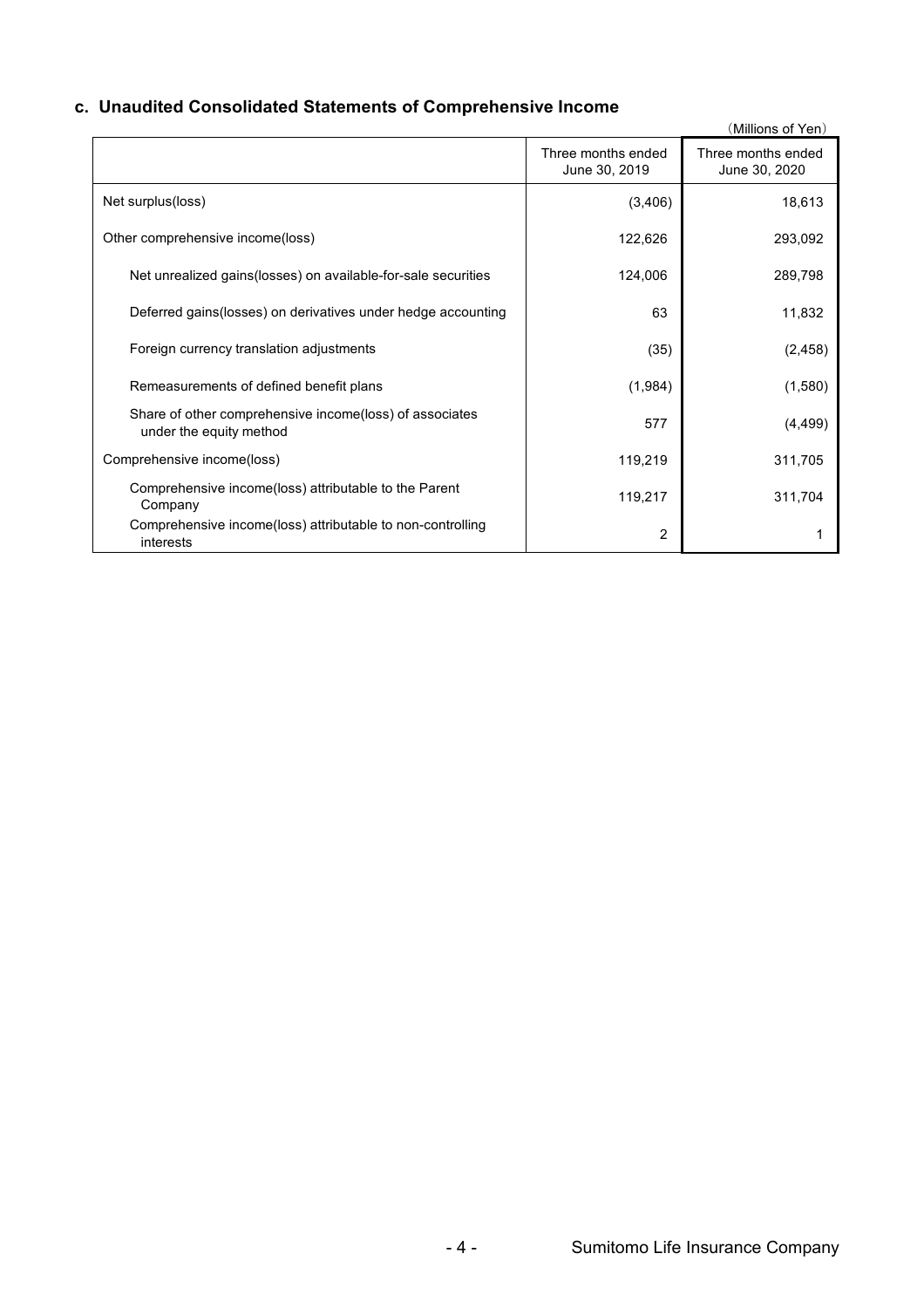## **Notes to the Unaudited Consolidated Financial Statements**

## **Policies of Presenting the Unaudited Consolidated Financial Statements for the Three Months Ended June 30, 2020**

#### 1. Amortization treatment of goodwill

The goodwill recorded in U.S. subsidiaries was amortized using a straight-line basis over 20 years, however, from the beginning of the period ended June 30, 2020, amortization term has been changed to a straight-line basis over 10 years, with the accounting alternative under Financial Accounting Standards Board ("FASB") Accounting Standards Codification, Topic 350, "Intangible-Goodwill and Other" becoming available in U.S subsidiaries. The effect of this change was to decrease ordinary profit and surplus before income taxes by ¥734 million compared with the former method, respectively.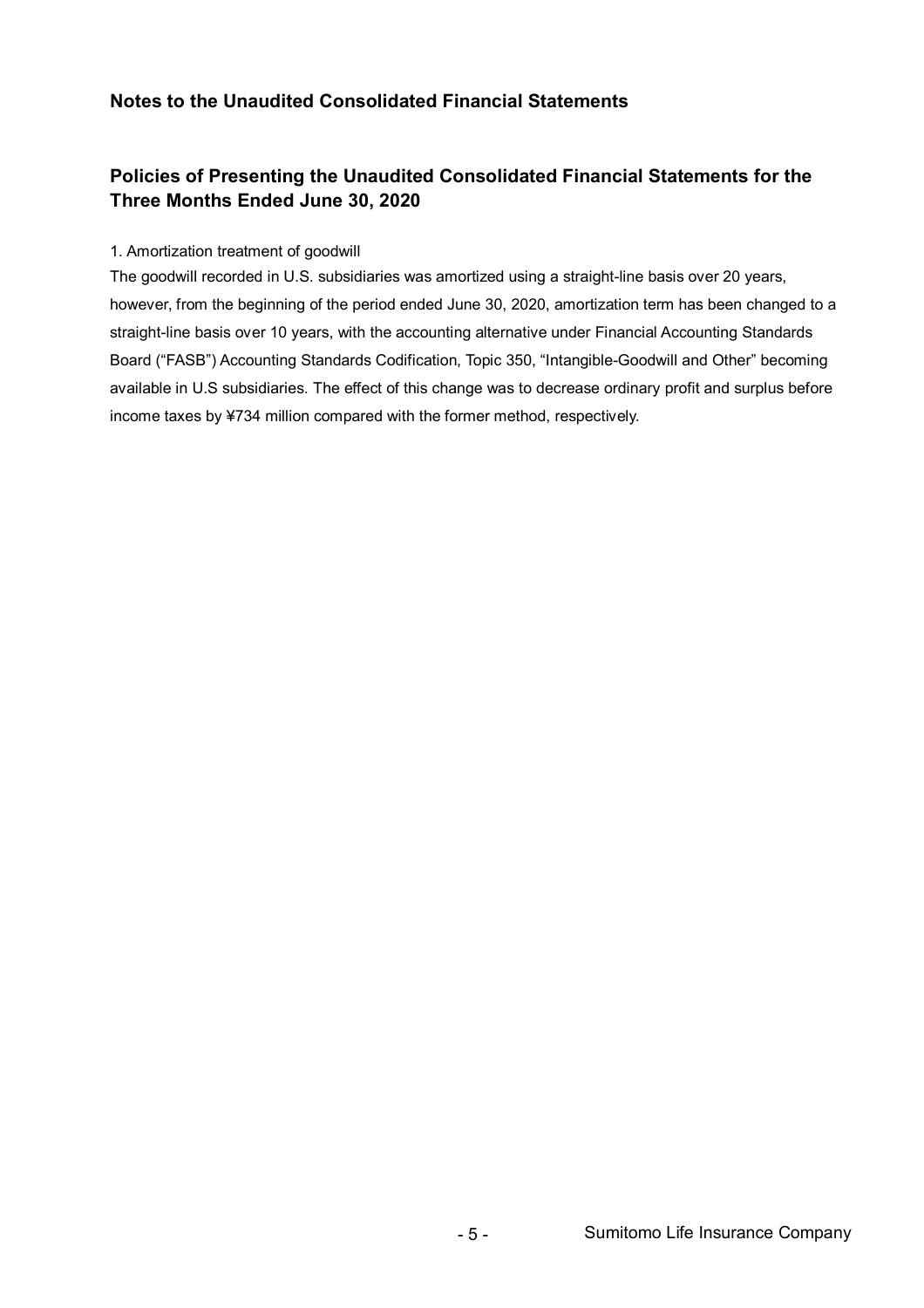## **Notes to the Unaudited Consolidated Balance Sheet as of June 30, 2020**

- 1. SUMITOMO LIFE INSURANCE COMPANY ("the Company")'s assets and liabilities denominated in foreign currencies, except for investments in unconsolidated subsidiaries and affiliates, are translated into Japanese yen at the exchange rate on the balance sheet date. Investments in unconsolidated subsidiaries and affiliates are translated into Japanese yen at the exchange rates on the dates of acquisition.
- 2. As the proposed appropriations of surplus of the Company for the fiscal year ended March 31, 2020 were approved at the annual meeting of the representatives of policyholders held on July 2, 2020, the consolidated balance sheet as of June 30, 2020 is based on the approval.
- 3. Securities loaned under security lending agreements amounted to ¥4,196,589 million as of June 30, 2020.

|                                                      | Millions of Yen |
|------------------------------------------------------|-----------------|
| At the beginning of the period                       | 221,485         |
| Transfer from surplus in the previous fiscal year    | 47,451          |
| Dividend payments to policyholders during the period | (16, 548)       |
| Interest accrued during the period                   |                 |
| At the end of the period                             | 252.396         |

4. Changes in policyholders' dividend reserves for the period ended June 30, 2020 were as follows:

- 5. Other assets and other liabilities included assets and liabilities related to the modified coinsurance in U.S. subsidiary of ¥606,462 million and ¥598,830 million, respectively.
- 6. The consolidation tax filings were adopted from the fiscal year ended March 31, 2018. Following the enactment of "Act for Partial Revision of the Income Tax Act, etc." (Act No.8 of 2020), the transition from the consolidation tax filings to the group tax sharing system will be applied for the fiscal year beginning on April 1, 2022. With the adoption of "Practical Solution on the Treatment of Tax Effect Accounting for the Transition from the Consolidated Taxation System to the Group Tax Sharing System" (Practical Issues Task Force No.39, March 31, 2020), the Company and certain subsidiaries recognized deferred tax assets/liabilities as of June 30, 2020 based on the provisions of pre-amended Tax Act.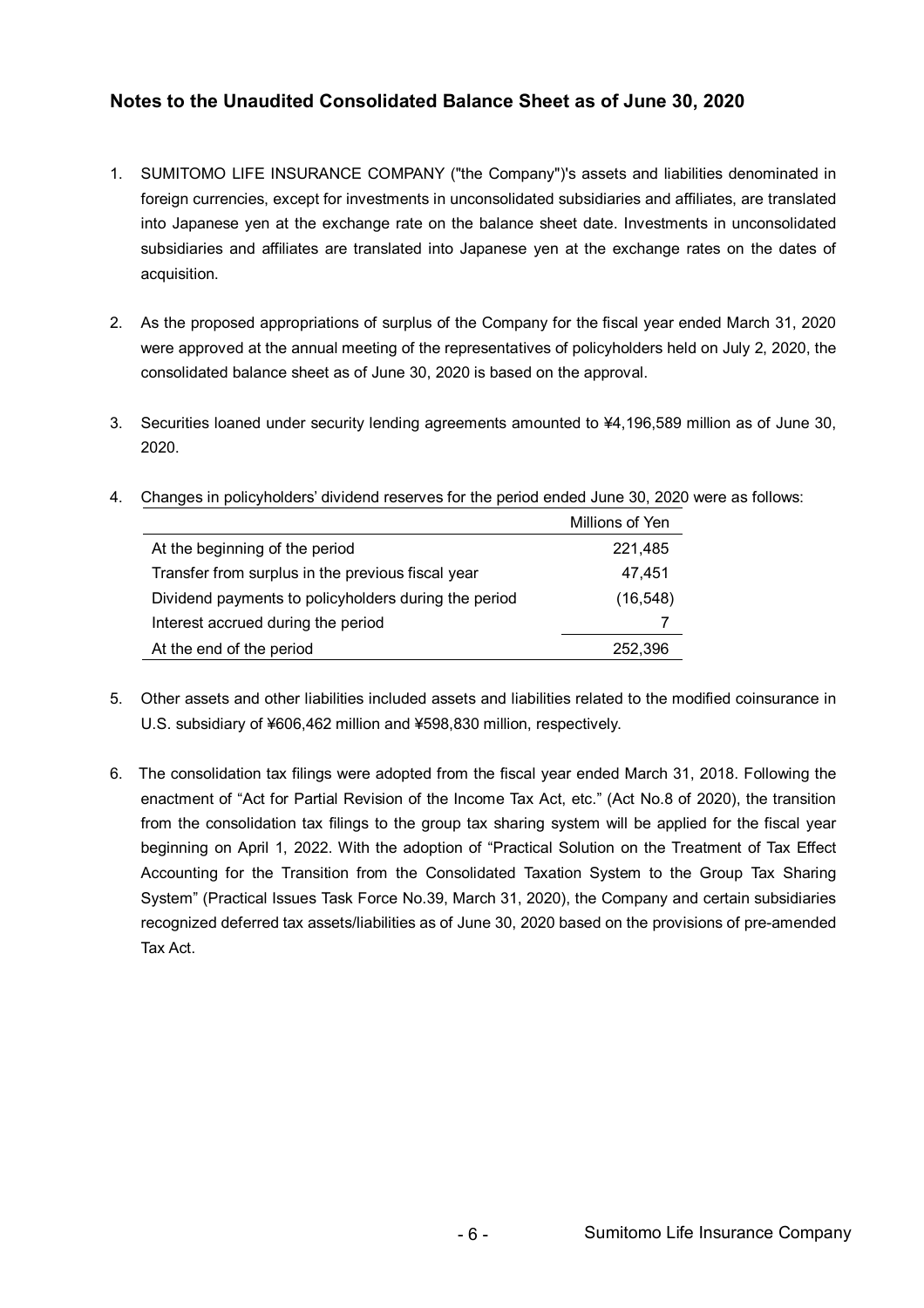## **Notes to the Unaudited Consolidated Statement of Income for the Three Months Ended June 30, 2020**

1. The amount of depreciation of tangible fixed assets, including real estates for investments, was ¥10,993 million and the amount of amortization of goodwill was ¥1,531 million for the period ended June 30, 2020.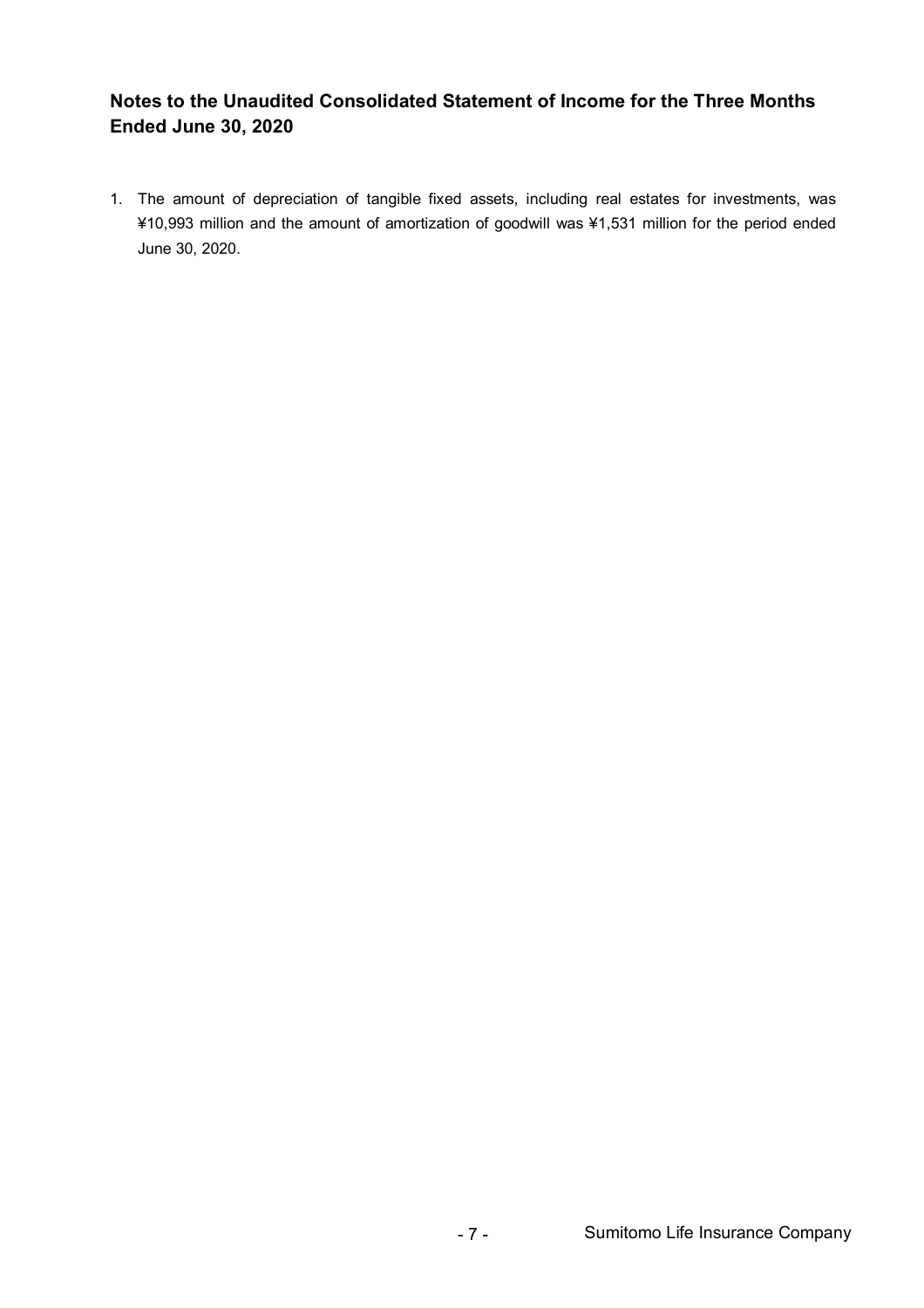#### **2. Solvency Margin Ratio on a Consolidated Basis**

As of March 31, 2020 <br>**As of June 30, 2020** Solvency margin gross amount the same state of the set of the set of the 4,264,500 and 4,670,221 Foundation funds and others 605,000 Foundation funds and others for the state of the state of the state of the state of the state of the state of the state of the state of the state of the state of the state of the state o Reserve for price fluctuation  $\begin{array}{ccc} 787,707 \end{array}$  800,213 Contingency reserve 419,281 Unusual contingency reserve General allowance for possible loan losses and the set of the set of the set of the set of the set of the set of the set of the set of the set of the set of the set of the set of the set of the set of the set of the set of 1,171,645 1,557,638 96,066 96,066 (5,735) (7,928) 796,434 796,710 Qualifying subordinated debt 499,924 499,924 499,924 - - Deduction clause (76,870) (75,173) Others 70,265 70,626 Total amount of risk  $\sqrt{(R_1^2 + R_5^2 + R_8 + R_9)^2 + (R_2 + R_3 + R_7)^2 + R_4 + R_6}$  (B ) 980,290 1,034,315 Insurance risk  $R_1$   $R_1$  91,876 91,764 General insurance risk  $R_5$   $R_6$   $\qquad \qquad$   $\qquad \qquad$   $\qquad \qquad$   $\qquad \qquad$ Large disaster risk R<sup>6</sup> 0 0 Third-sector insurance risk  $R_8$   $R_8$  81,094 81,094 81,454 Insurance risk of small-amount, short-term insurer R<sup>9</sup> 7 7 Risk of assumed vield  $R_2$   $R_3$  188.775  $186.962$ Minimum guarantee risk  $R_7^*$  $\frac{1}{2}$  6,025 5,920 Investment risk  $R_3$   $R_3$   $747,438$  803,094 Operational risk  $R_4$   $R_4$   $22.304$   $23.384$ Solvency margin ratio ( A )  $(1/2) \times (B)$ 903.0% Net unrealized gains on real estate × 85% (Multiplied by 100% if losses) Excess of continued Zillmerized reserve 870.0% (Net unrealized gains (losses) on available-for-sale securities (before income tax effect adjustments) and deferred gains (losses) on derivatives under hedge accounting (before income tax effect adjustments))  $\times$  90% (Multiplied by 100% if losses) Excess of continued Zillmerized reserve and qualifying subordinated debt not included in margin calculation Total amount of unrecognized actuarial gains (losses) and unrecognized past service costs  $- \times 100$ 

※ The standard method is used for the calculation of the amount equivalent to minimum guarantee risk.

Note: The amounts and figures in the table above are calculated based on Article 130 of the Insurance Business Act, Article 86-2 and Article 88 of the Ordinance for Enforcement of the Insurance Business Act and Financial Services Agency Public Notice No.23 of 2011.

(Millions of Yen)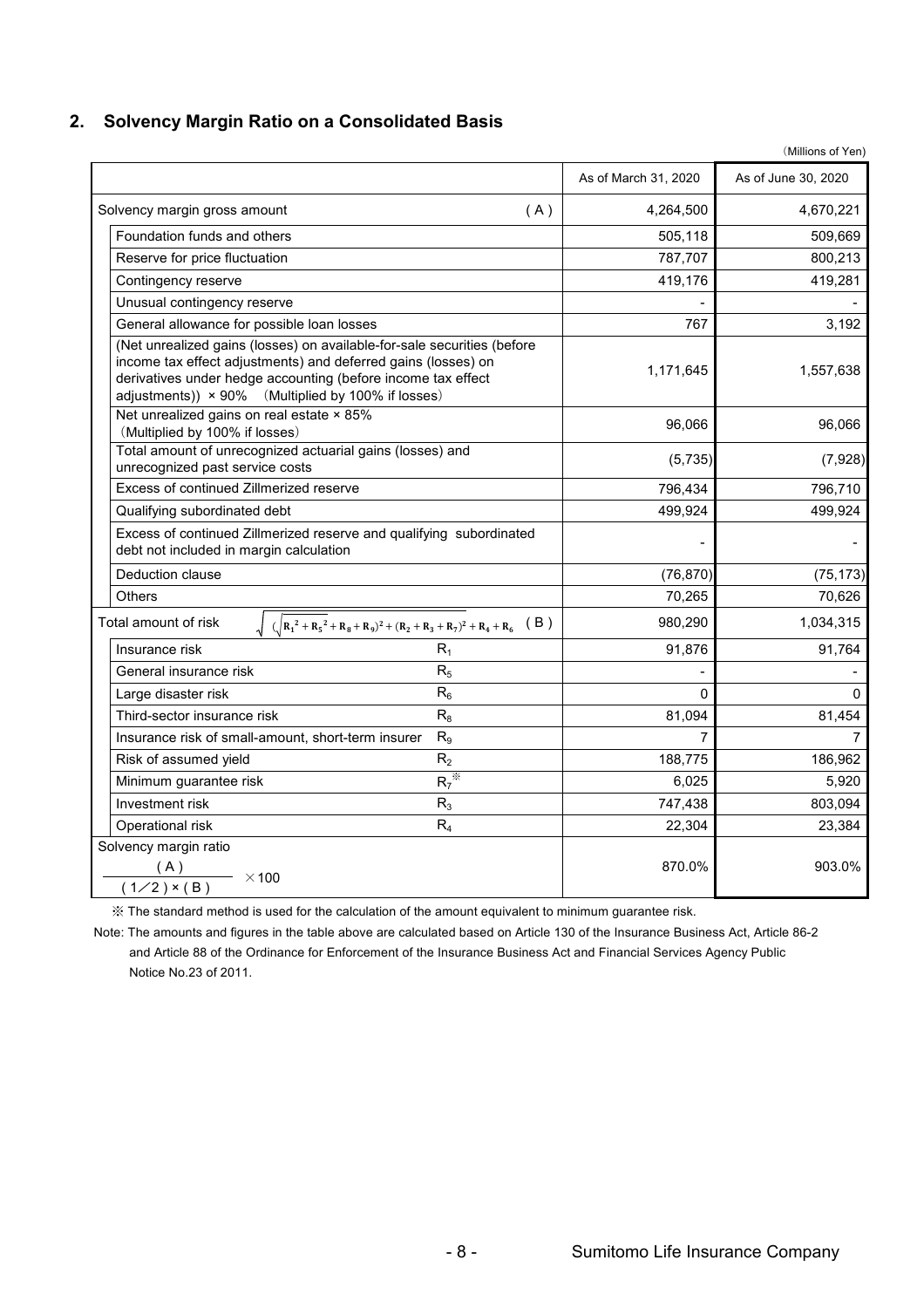## **3. Non-Consolidated Financial Information** (**General Account**)

## **a. Overall Composition of Investments**

|                                     |                      |            |                     | (Millions of Yen, %) |
|-------------------------------------|----------------------|------------|---------------------|----------------------|
|                                     | As of March 31, 2020 |            | As of June 30, 2020 |                      |
|                                     | Amount               | % of total | Amount              | % of total           |
| Cash, deposits and call loans       | 1,751,825            | 5.4        | 1,842,051           | 5.5                  |
| Monetary claims bought              | 326,239              | 1.0        | 496,760             | 1.5                  |
| Investments in securities           | 26,790,871           | 83.1       | 28,200,438          | 84.3                 |
| Domestic bonds                      | 13,809,070           | 42.8       | 13,866,721          | 41.4                 |
| Domestic stocks                     | 1,718,821            | 5.3        | 2,060,229           | 6.2                  |
| Foreign securities                  | 10,959,518           | 34.0       | 11,920,525          | 35.6                 |
| Foreign bonds                       | 9,611,587            | 29.8       | 10,348,433          | 30.9                 |
| Other foreign securities            | 1,347,930            | 4.2        | 1,572,092           | 4.7                  |
| Other securities                    | 303,462              | 0.9        | 352,960             | 1.1                  |
| Loans                               | 2,099,584            | 6.5        | 1,925,286           | 5.8                  |
| Policy loans                        | 281,112              | 0.9        | 280,937             | 0.8                  |
| Industrial and consumer loans       | 1,818,472            | 5.6        | 1,644,348           | 4.9                  |
| Real estate                         | 558,552              | 1.7        | 557,461             | 1.7                  |
| Investment property                 | 389,872              | 1.2        | 389,070             | 1.2                  |
| Deferred tax assets                 | 214,138              | 0.7        | 71,178              | 0.2                  |
| Other assets                        | 493,105              | 1.5        | 376,200             | 1.1                  |
| Allowance for possible loan losses  | (816)                | (0.0)      | (785)               | (0.0)                |
| Total                               | 32,233,500           | 100.0      | 33,468,591          | 100.0                |
| Foreign currency denominated assets | 10,453,682           | 32.4       | 11,401,177          | 34.1                 |

Note: Real estate is recorded as the sum total of land, buildings and construction in progress.